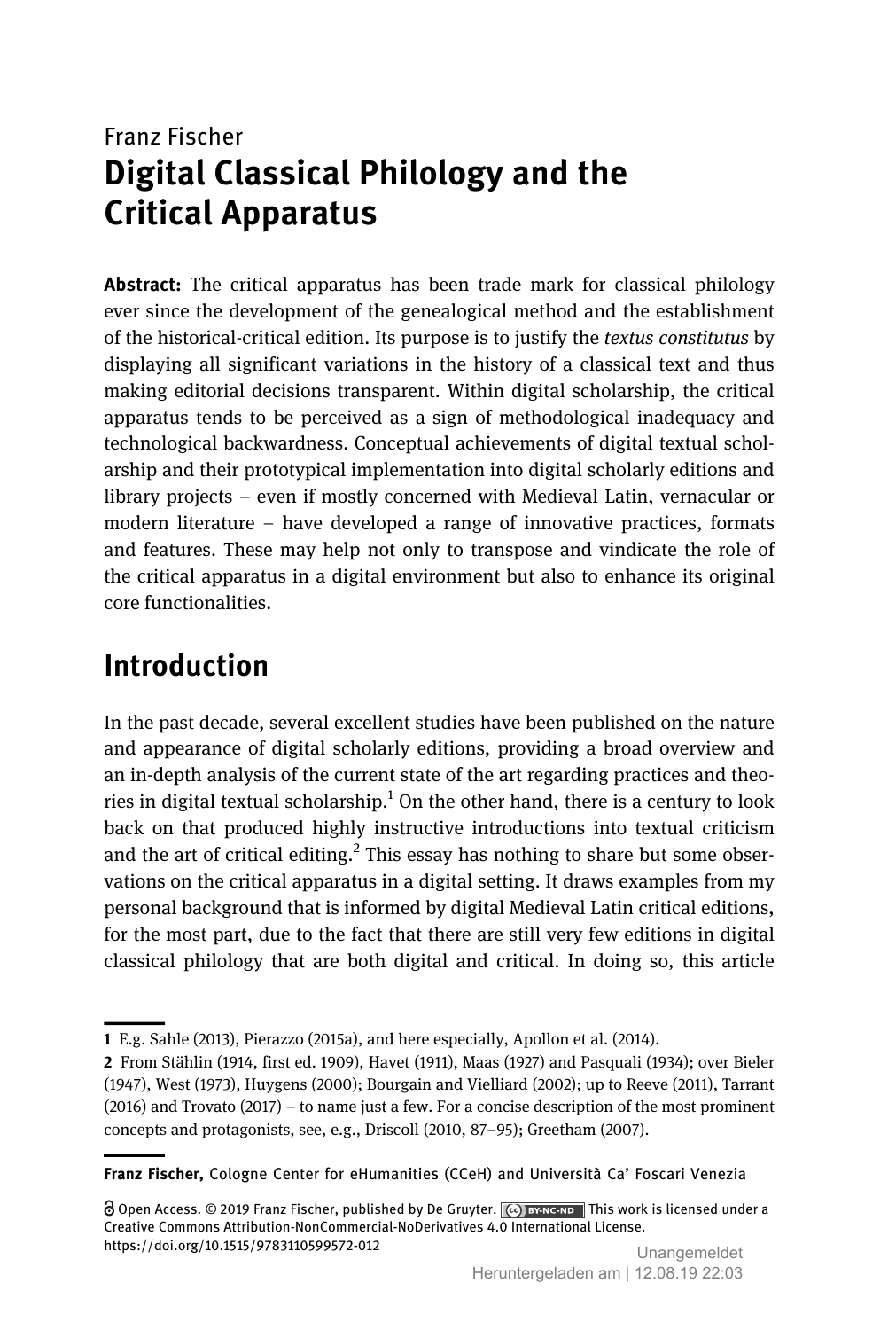wants to address the question of what it means to be digital and critical. What is actually critical about a digital critical apparatus? And what is digital about it? What could be its use?

# "Oh, you read Aristophanes without a critical apparatus." – What is textual scholarship, really?

The anecdote about Eduard Fraenkel's revelatory encounter with his university teacher Friedrich Leo is often recalled as a prime example for illustrating the fundamental importance of what seems to be just some negligible textual feature to the common reader:<sup>3</sup> Invited for a Sunday lunch to his future mentor's home in Göttingen around 1910, the young and enthusiastic Fraenkel had to confess that he read Aristophanes in the uncritical Teubner edition. Leo's genuinely surprised reaction made Fraenkel feel deeply ashamed: "Oh, you read Aristophanes without a critical apparatus", and it was at that moment that he realized "what textual scholarship really is".

The critical apparatus is an essential part of any scholarly edition, philology's most notorious feature, a manifestation of textual criticism itself. It provides the aura of a scientific, scholarly, reliable and authoritative text. The apparatus makes any text distinct to just ordinary texts, randomly published or passed on. In a way, the apparatus is to philology what the halo is to Christian iconography: an element to distinguish the saint from the sinner.

And just like the halo is vanishing in a secularized world, so does the critical apparatus seem to disappear in digital scholarship. While other areas within the domain of classical philology have taken advantage of new possibilities offered by the digital medium and even turned out to prosper (as demonstrated by the other contributions in this volume), the fate of the critical apparatus in digital classical philology has been mostly unfortunate so far.

A child of the print culture, the critical apparatus has been abandoned in digital corpora, regrettably removing all critical features of the original print publications (including introductions, apparatus fontium and indices), providing the plain text only, which, to make things even worse, is often not taken from the most recent scholarly edition for restrictive copyright reasons. As for those critical editions (of mostly vernacular works) that have been published in

<sup>3</sup> "[...] was ordentliche Philologenarbeit bedeutet". Recalled by Fraenkel himself in his introduction to the collection of Leo's articles (1960, XL–XLI), retold by his pupil Martin Litchfield West (1973, 7) and again recently by Richard Tarrant (2016, 124–125).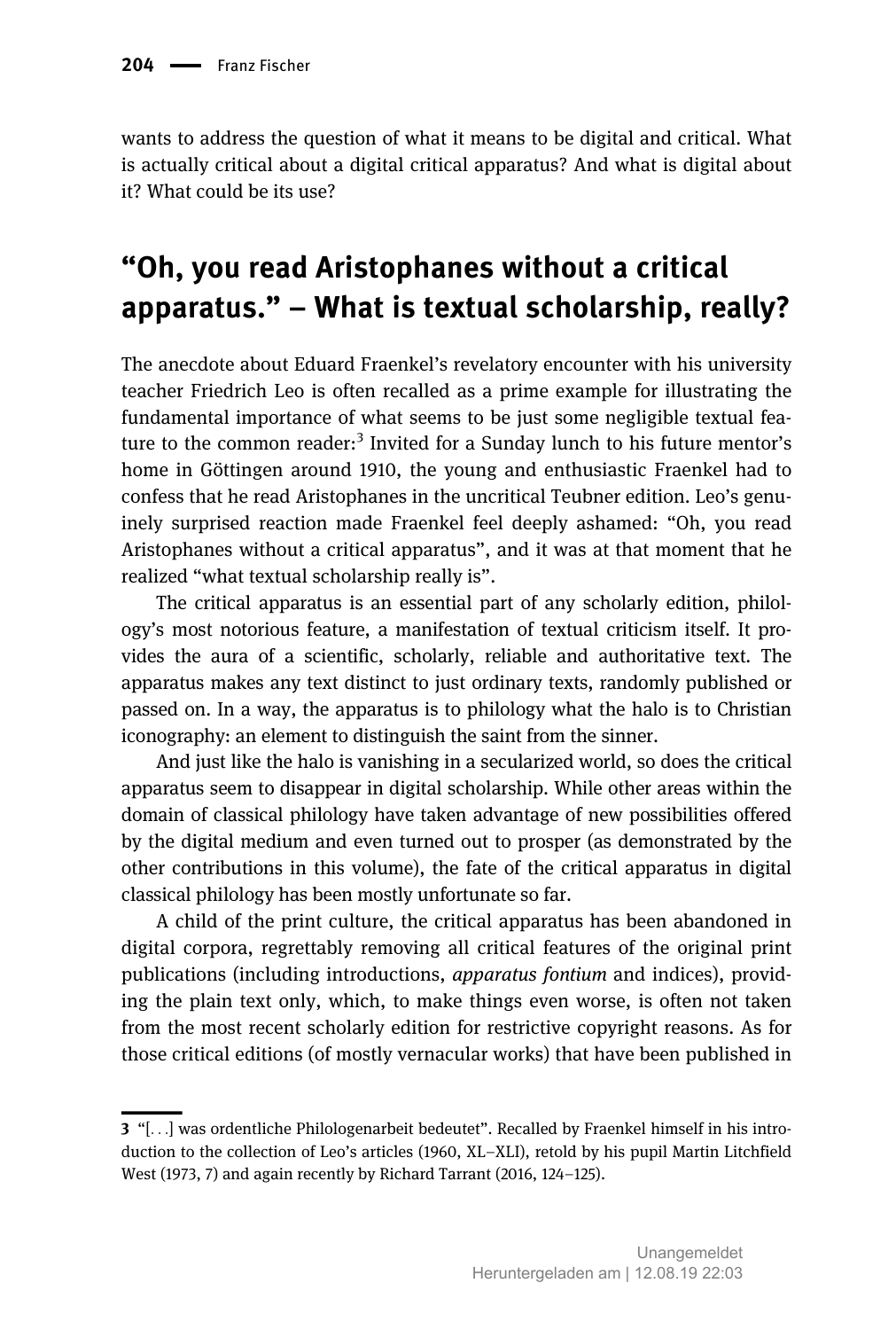a digital format, they seem to have turned the Holy Grail of textual criticism into some uncritical bag of variants, according to traditional philologists, automatically produced by collation software, incapable of adding any critical value. Yet from the other perspective, in the eyes of many digital and nondigital readers, the critical apparatus appears to be a graveyard of variants, with no bearing on the conditions of the living. Some have even gone so far as to express their contempt (or ignorance) by calling it outright "crapparatus" (as reported by Keeline 2017, 349).

#### Lachmann, lost in the digital world

The birth of the critical apparatus has been dated to the mid 17th century: The notes on Lucretius by the Dutch Renaissance philologist Daniel Heinsius seemed to have had that typical format which then was going to be adopted by the mid 18th century grammarians.<sup>4</sup> The apparatus was then further developed as a means to enable the reader to retrace and verify all editorial decisions for the reconstruction of a historical text that is extant in various witnesses, tracing back its history of transmission down the pedigree of manuscript copies as closely as possible to a lost archetype (which philologists must never get tired to stress is not necessarily the author's intended version). Notoriously, this genealogical or stemmatological method was established by the philologist Karl Lachmann (1793–1851) and spelled out by later philologists. In 1927, most influentially, Paul Maas defined a small set of rules for the reconstruction of the original and for the subsequent presentation of the critical text comprising the preface, the text itself and the apparatus criticus underneath.<sup>5</sup>

The stemmatological method has been criticized by scholars who did not share the idea of textual reconstruction, most notably the French scholar Joseph Bédier (1864–1934) and other philologists working with medieval vernacular text traditions such as the advocates of a Material or New Philology that gained traction with the publication of Bernard Cerquilini's polemic essay Éloge de la variante (1989). That criticism eventually resulted in what has been

<sup>4</sup> Flores and Tomasco (2002). The term itself, *apparatus criticus*, "may have been used for the first time in Bengel's book title D. Io. Alberti Bengelii Apparatus criticus ad Novum Testamentum, Tubingae 1763" (Conti and Roelli 2015). On the genesis of Lachmann's method, see Timpanaro (2005) (first ed. 1961); on its fate in the age of post-structuralism, see Trovato (2017).

<sup>5</sup> Maas already noted that the critical apparatus "is placed underneath the text simply on account of bookprinting conditions and in particular of the format of modern books" (§23).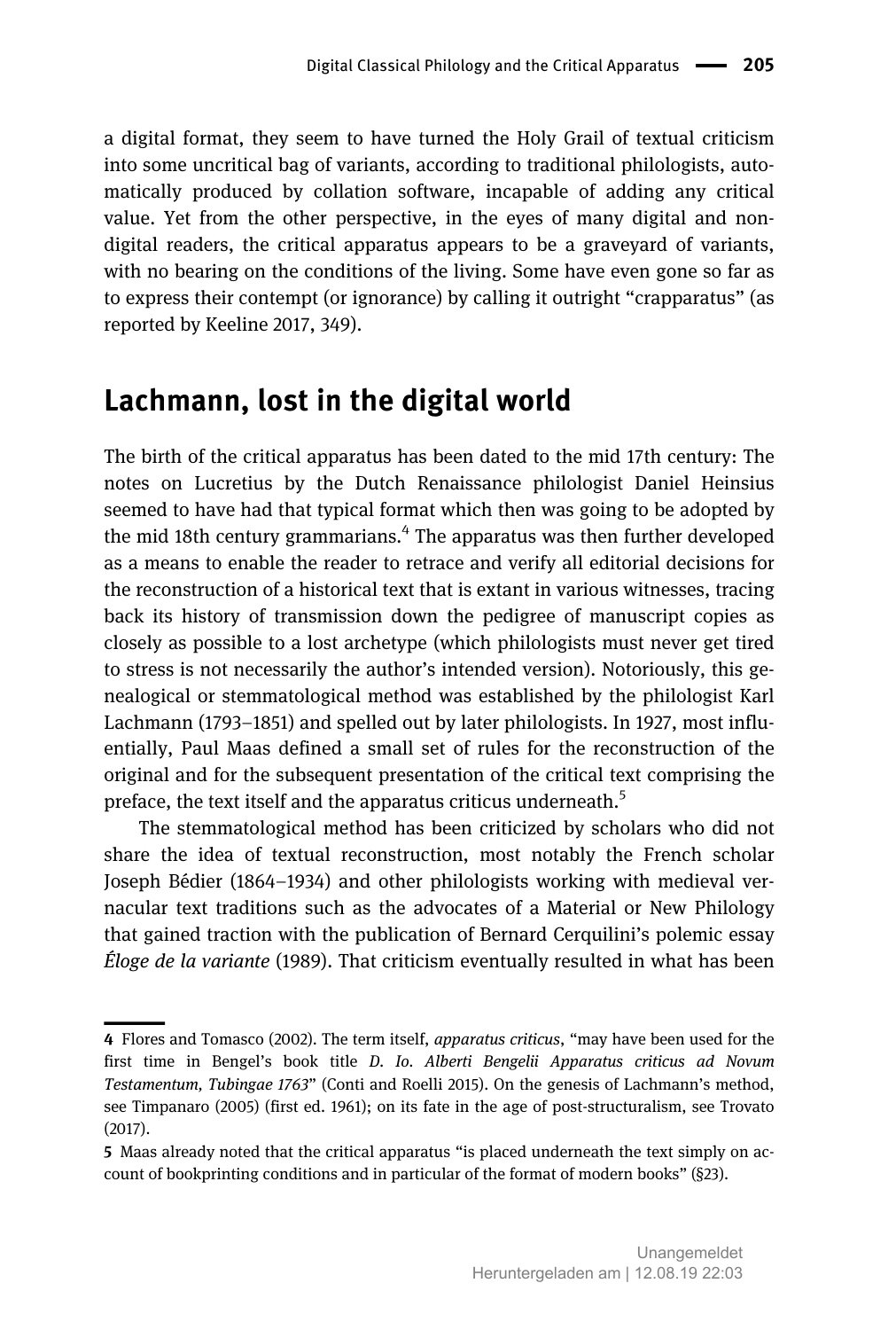called "Bédier's schism" (Trovato 2017, 77) between those scholars abiding the genealogical analysis for establishing a critical text and those scholars giving priority to a single text that actually existed. As a consequence, the whole field of textual scholarship has been further advanced and diversified while classical philology seems to have remained completely unimpressed. Combining methodological efficiency with scholarly rigour, the general appropriateness of the genealogical approach to classical works has never been questioned although it has been contrasted and refined through the work of Giorgio Pasquali (1934) and other, mostly Italian, philologists in his succession who have focused on the history of transmission and taken contaminated traditions into account.

At the same time, in the digital humanities world, a wide range of new methods and formats for editing and analysing historical texts and documents has been developed in the past decades, taking advantage of the possibilities offered by digital technology and online publication that can provide digital facsimiles of manuscripts witnesses, overcome space restrictions and restrictions of accessibility. Other achievements seem too obvious to even warrant mention: search functionalities, copy & paste, and, most importantly, the whole world of hyperlinks and inter-linkage, internally, within the edition as a complex scholarly resource, and externally, to the wide and open field of linked open data, authority files, digital libraries and other knowledge resources.<sup>6</sup> Still, there are only very few critical editions of classical works available on the internet. The actual research of a classicist today is carried out more and more in the digital realm: mining digital text collections and corpora, databases and other resources, using search engines, tools and software applications. Meanwhile, the most important sources for the classicist's work, critical editions of primary texts, are kept in libraries, on bookshelves, between the covers of costly print editions. Or, at the height of innovation, as PDF documents behind a pay wall of a publisher or illegally on some arcane server in no-man's land.

This is nothing new. And many a time the question has been raised: Why are there no digital editions of classical texts? Several explanations have been brought forward such as computer illiteracy among philologists, the lack of time and money, the lack of tools, or the lack of career perspectives in classics departments. But first and foremost, the reason seems to be that there is no need (Monella 2018): Classical philologists do not focus on documents and they

<sup>6</sup> Suitable starting points for a systematic overview of the ever-growing field of digital scholarly editions might be the two online catalogues by Sahle (2008–) and Franzini (2012–); for critical reviews, the review journal for digital scholarly edition RIDE; and for a colourful snapshot, the volume on Advances in Digital Scholarly Editing edited by Boot et al. (2017).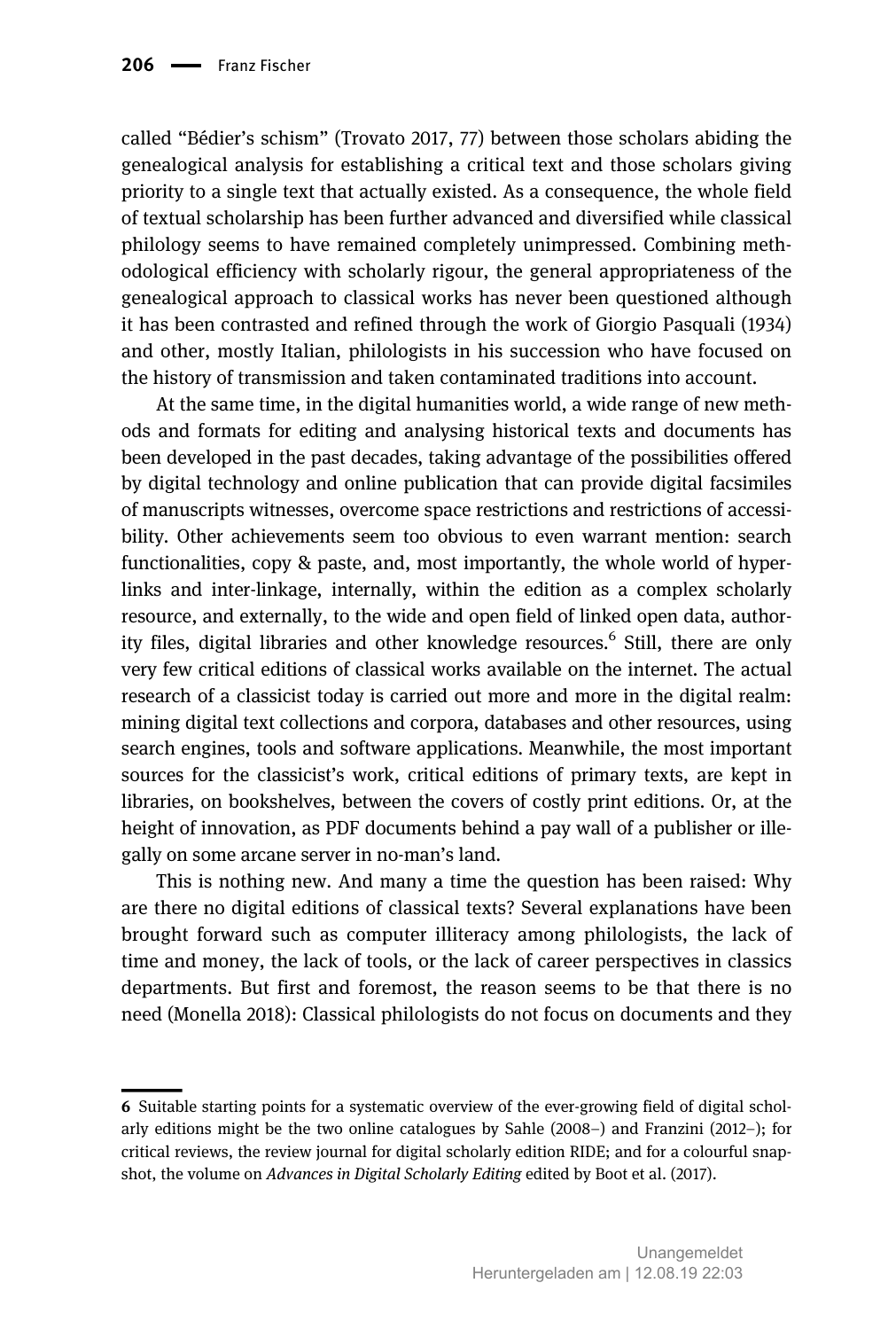do not focus on variance – both of which areas where digital philology is particularly strong. Instead, classical philologists are interested in canonical regularised text versions: in one text, in one language. Besides, they are not willing or able "to see, and embrace, the real potential of digital media", for the fear of losing control "over the way in which 'their' texts are presented".<sup>7</sup>

It does not take a prophet to realize that, eventually, even editors of classical works will have to go digital. But going digital, which editorial model should they follow? What are philologists today supposed to do? Paolo Monella (2018, 152–153) suggested to widen their research agenda, to embrace a plural and fluid concept of text, to join forces with post-classical philologists and historical linguists and to create comprehensively digital editions that provide transcriptions of all witnesses and apply digital tools for an automated creation of critical text versions – because only this, as has been proclaimed, would produce "truly digital editions".<sup>8</sup> However, while broadening the agenda and embarking on truly digital edition projects, classical philologists must not give up on the ideal of a critical text and the ideal of some uniform editorial format for authoritative, critical text editions. In fact, in recent years a rather proactive international research group has reinforced the field of stemmatology as an integral part of digital textual scholarship resulting in the publication of the Parvum Lexicon Stemmatologicum and a handbook on Stemmatology in the Digital Age.<sup>9</sup> This brings us back to a very practical question.

#### What to put in the critical apparatus?

Underneath the text, according to Maas (1927  $\S$ § 23–24), deviations from the archetype should be noted: rejected variants, sub-variants and groups of variants from lower down in the stemma may or may not be indicated, as well as uncertainties, changes of witnesses and brief justifications of editorial decisions. The discussion about what exactly to put in the apparatus has always been vital among philologists ever since. Variance according to the Lachmannian approach is considered as merely instrumental to the goal of reconstructing the original text; minor and immaterial variants and mistakes of later scribes are considered insignificant and distracting. Historical evidence of textual transmission is seen

<sup>7</sup> (Driscoll 2010, 104).

<sup>8</sup> (Andrews 2012).

<sup>9</sup> (Roelli and Macé 2015); (Roelli, forthcoming).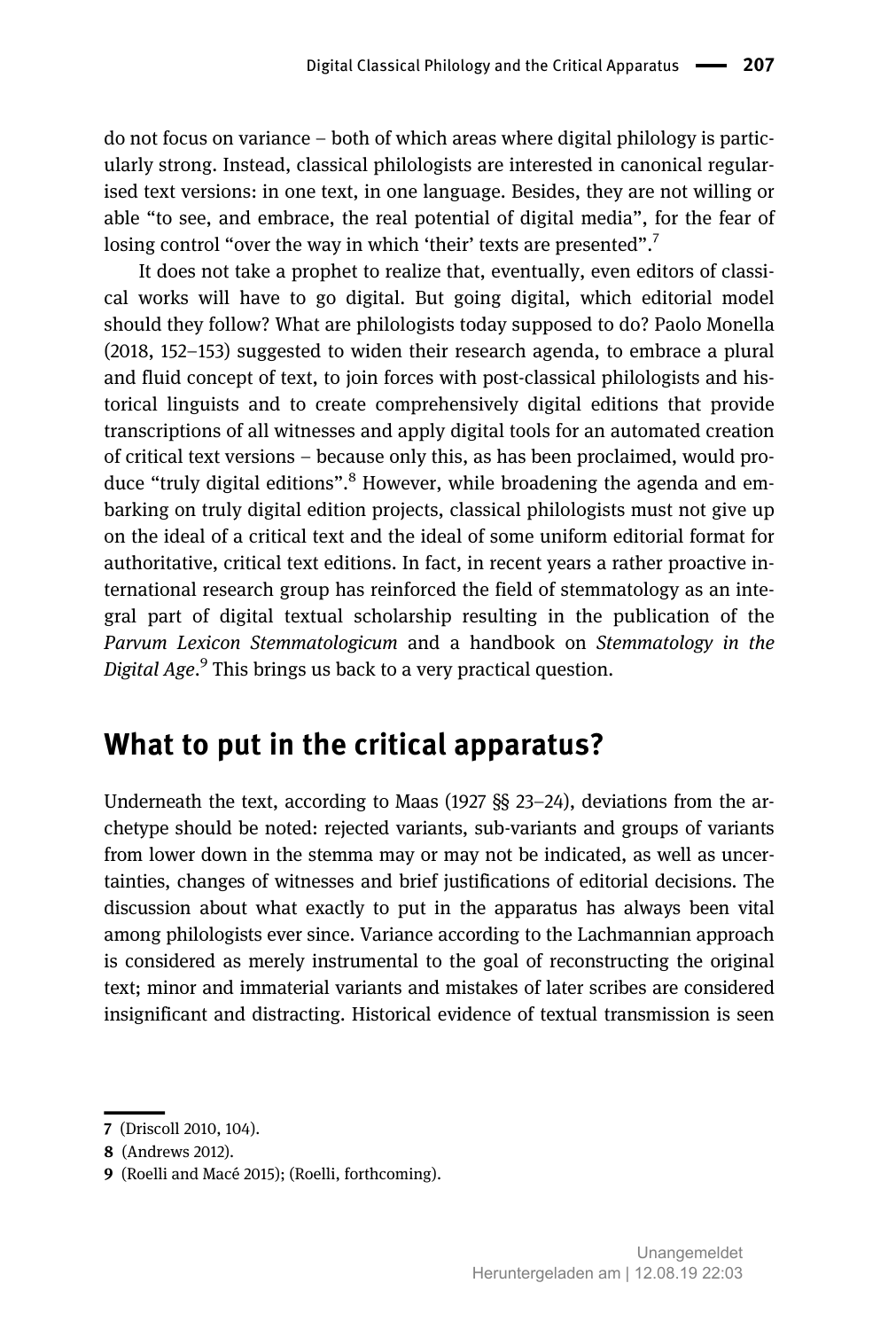as a tool – or a hindrance – in the business of textual criticism to produce a textus constitutus. In this regard, it has no meaning in itself.

Nowadays, the selection of variant readings for the critical apparatus can be categorized as two opposing editorial practices, the maximalist and the minimalist approach.<sup>10</sup> The minimalist approach aims at the establishment of a clear and legible apparatus as an elegant result of the editor's judgement and craftsmanship, often at the cost of transparency. The maximalist approach seeks to include a much wider range of variants and varying textual flavours from a multitude of manuscript witnesses and previous editors, thus creating an expansive, at times overcrowded apparatus. In practice, most publications series and textual scholars develop an individual "editorial style" that is somewhere in between those competing ideologies which has led Gilbert Murray to come up with his famously infamous dictum:

"An *apparatus criticus*  $[\ldots]$  is a list of the MS. variations, with occasional remarks thereon. Only men of the highest moral character, religion, and social grace can produce one satisfactorily."<sup>11</sup>

This may or may not remain true. The distinctive properties of a good editor may be replaced by labels more adequate to present-day terminology. Without doubt, Murray's statement needs to be rephrased to gender-equitable language. Manliness as a supposedly scholarly virtue has long been abolished (even if gender-related biases and inequalities remain<sup>12</sup>). However, the problem of choosing remains. And for this all those handbooks and introductions by distinguished scholars and experienced editors are full of masterly advice how to avoid arbitrary choices about what information to include or exclude and how to balance accountability with readability, comprehensiveness with conciseness.

### The reconciliation of Bédier's schism

In digital philology, for one thing, the question of what to put in the apparatus has become less existential. Digital editions are able to combine both approaches, the maximalist and the minimalist. From the ability to combine the two contradictory convictions an obligation arises because the mutually excluding justification is no more valid. Digital editors should give both a record

<sup>10</sup> (Bourgain and Vielliard 2002, 79–86); (Tarrant 2016, 129–140).

<sup>11</sup> (Archer 1936, 37).

<sup>12</sup> Cf. Warren (2013).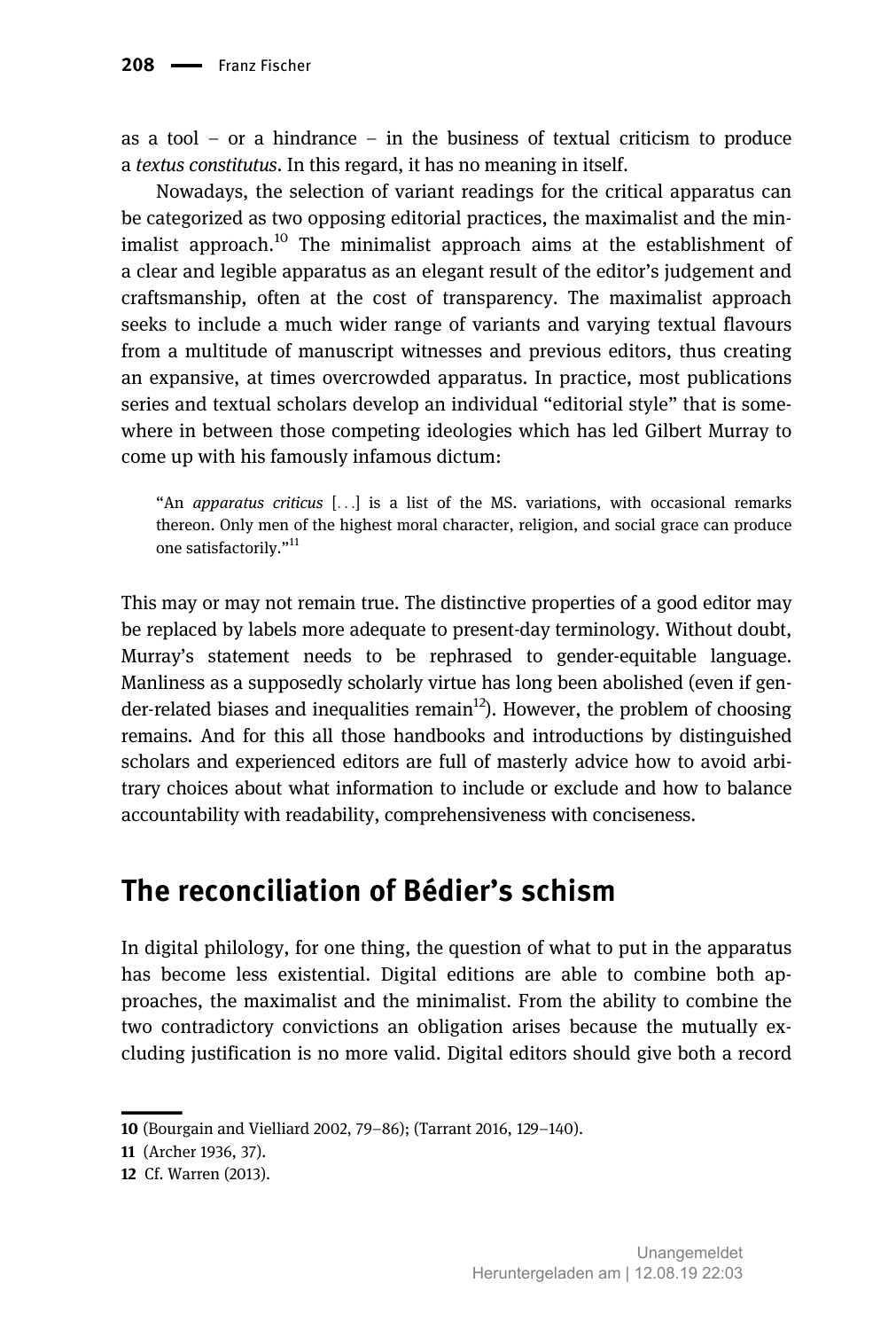of textual variance that is as full and complete as possible – or at least, if that burden is too high, provide the means that allow for a progressive completion of that record – and a critical assessment of it. How so?

In 2007, I published the online edition Summa de officiis ecclesiasticis of the Parisian Master William of Auxerre (†1231). This was not only the first-ever edition of William's so-called "small Summa" (his big one is the widely acclaimed Summa aurea). It has also been considered the first-ever born-digital critical edition created of a Latin work, albeit Medieval Latin and even though the method is not strictly genealogical.<sup>13</sup> Full transcripts of all 15 manuscript witnesses (comprising some 75,000 words each) for full-automated collation were no option. Instead, three manuscript witnesses were chosen based on a preceding stemmatological analysis: two witnesses representing the two main branches of the textual transmission to be collated against the transcript of one principal manuscript witness, in this case a copy made by an especially distinguished scribe. An odd editorial decision in favour of the "maverick" one, owed to the spirit of Bédier and Cerquilini. Nevertheless, this transcript was only the starting point for establishing a critical text; a corrected and slightly normalised text version furnished with a threefold apparatus, presenting (a) all substantial variants of the three manuscripts, (b) all biblical references and other sources, and (c) references to the works of William Durandus of Mende's Rationale and Jacobus de Voragine's Legenda aurea, both of which borrowed passages from William's Summa, and quite extensively so in the case of William Durandus. In addition, every chapter gives hyperlinked references to digital facsimiles of each manuscript page witnessing the present text passage.

The critical text including apparatus notes and references is generated from large data set of the critically enriched and marked up transcript of the principal manuscript. The set of variant readings in the chosen manuscripts is complete. Each variant is marked up as insignificant, significant or as the preferable lemma for the critical text. A pipeline of rule-based transformations then creates the intended presentation of a normalized, corrected and emended critical text and respective apparatus notes. All rule-based transformations draw upon the editor's critical assessment of the variant readings.

Despite any methodological flaw one might observe, the key aspect here is that the editorial task of recording variance, its assessment and the decision if and how it should be displayed in the critical apparatus of the critical text to

<sup>13</sup> See Fischer (2008; 2013). For a more complete picture of digital critical editions preceding the Summa (deliberately refraining from the constitution of a critical text), see my chapter on "The presentation of the critical text" in Roelli, forthcoming (ch. 7.3).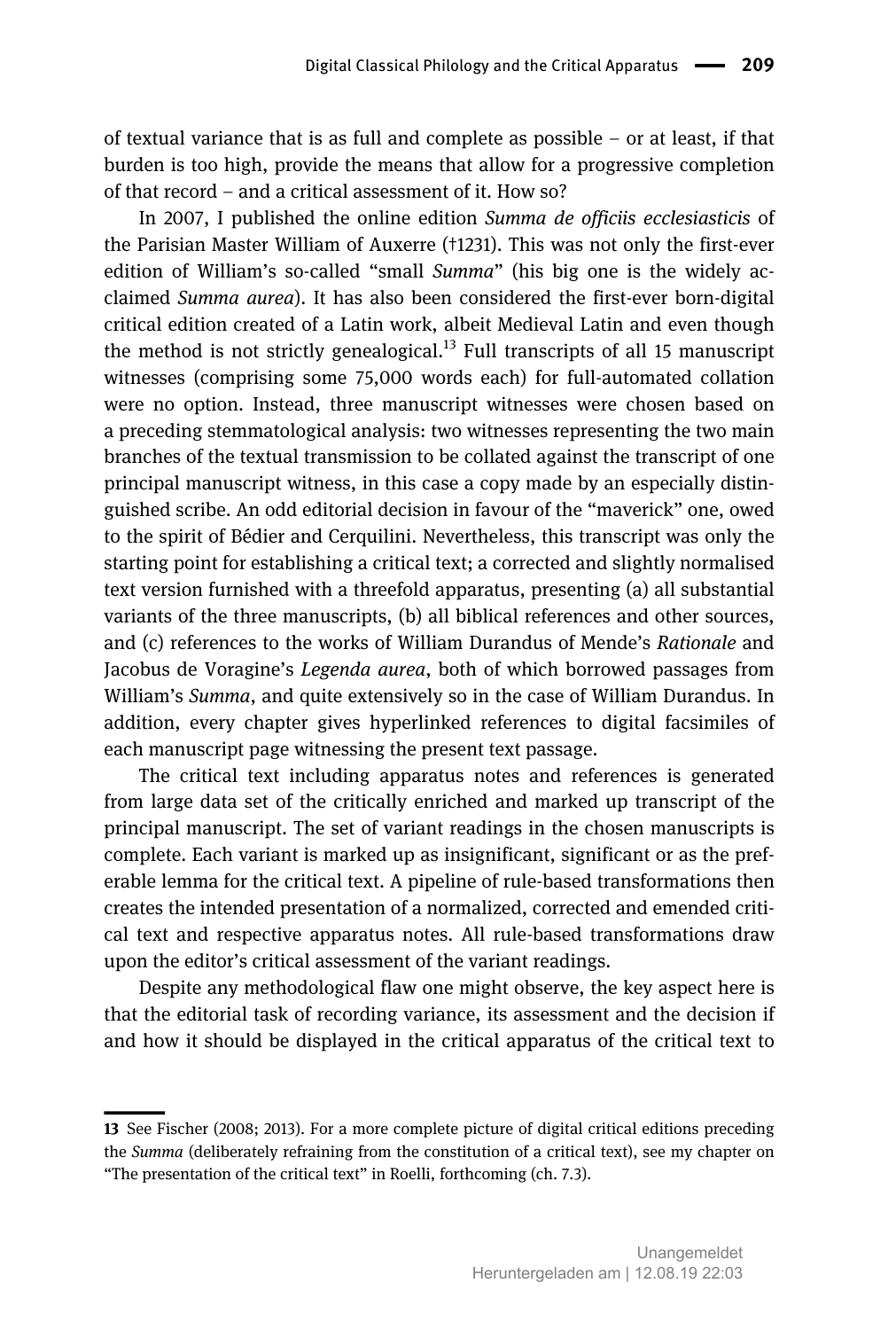be, are encapsulated in distinct units of information. They can, in principle, be modified and reassessed according to the editor's preference and presented in different ways for different purposes. Conceived almost two decades ago, revised almost ten years ago, this digital edition lacks many widgets and functionalities, not least dynamic features for user interaction and progressive enrichment. Its prototypical chain of transformational scripts may not be reused in any other editorial enterprise. However, it marks an ontological shift of the critical edition and the critical apparatus in particular towards what has been coined "transmedialisation" (Sahle 2010). The current change from print to digital editions is not primarily a change in publication formats. Printed critical editions provide a text that is characterized by the unity of content and form. Usability and readability of the actual text and the apparatus are based on static presentation. The very essence of the critical text is set in print with a conventional and clearly designed page layout. In contrast, digital scholarly editions are characterized by the separation of content and form. Content is captured and maintained as data and metadata, that is, in the form of digital image files and encoded text. It is represented in data models and formats that are agnostic to and independent from any presentational format or medium. In that sense, they transcend mediality. Any publication of the content data as a fully-fledged and fully-functional edition accessible for the common reader or scholarly user is but an optional realization of an editorial perspective, a selective spin-off and visualization from the complete data set.

And even further, the actual critical text (as presented in the digital edition of William of Auxerre) does not exist in the code, nor do the entries of the critical apparatus exist in the code as such but only potentially, in potentia, potentialiter.

### Apparatus amplificatus

A very different digital approach has been taken for the digital edition of Saint Patrick's Confessio, an open apologetic Latin letter from the 5th century and the oldest text written in Ireland – in any language – that has survived. The text of the Confessio already existed in a "well crafted" edition of "canonical" status with a "balanced" apparatus (to use the words of traditional philologists) reflecting all variants of a conveniently small set of only eight extant manuscript witnesses, provided by the "distinguished" philologist Ludwig Bieler in 1950. The digital edition was conceived as a digital stack of textual layers of manuscript facsimiles, relevant prints and facsimile editions, translations, paratexts and other additional content. At the centre of the stack is the critical text with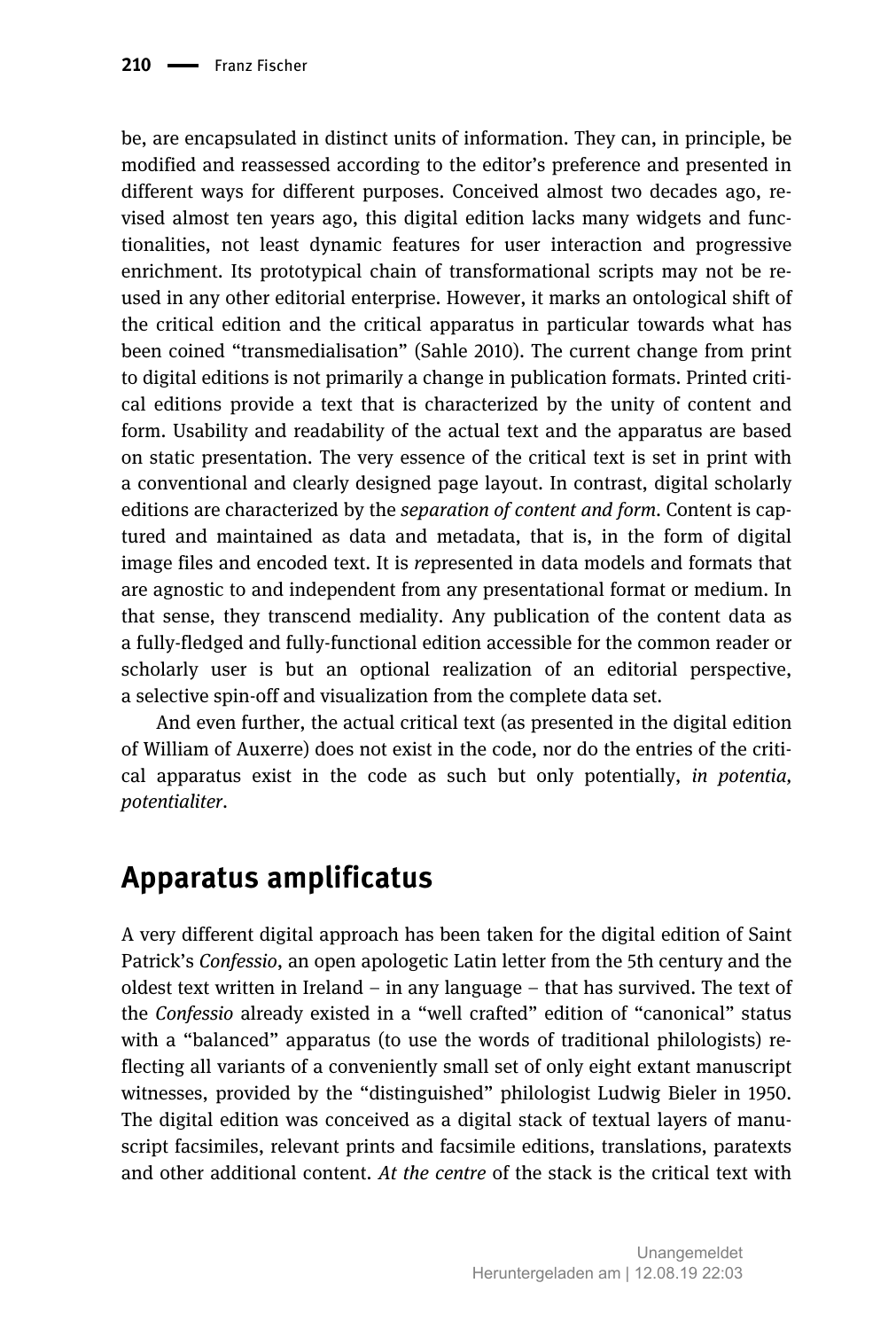the threefold apparatus, closely connecting all textual layers passage by passage via extensive use of hyperlinks, hence the term HyperStack in the project's title. Hovering over an apparatus entry, for example, will highlight the referenced lemma in the base text. In the apparatus entry itself, all sigla of individual witnesses are linked to the digital facsimile of the relevant page; abbreviations and sigla of witness families are resolved by a mouseover effect. All keys and symbols are linked to a list of definitions and descriptions; bibliographical references are linked to a comprehensive bibliography; biblical references are linked to external, online versions of biblical books; and testimonia are linked to the texts of Patrick's two earliest biographies which are also included in the edition.

All these features have been implemented by means of a deeply encoded text and apparatus, making explicit to the machine what otherwise, in print editions, gets implicitly understood (or not) by readers (in effect a small number of peer scholars) through their interpretation of the (often idiosyncratic) conventions of such editions. One idea behind these efforts is to draw readers (scholars and laypersons alike) into what Patrick actually wrote, from translation to original Latin to manuscript and back again. Continuously evaluated user statistics – not least around Saint Patrick's Day each year – seem to indicate that this intention has actually succeeded.

Readability and usability of the apparatus have been significantly increased by digital amplification, encouraging readers to immerse themselves in the history of the texts. This development would be welcomed by philologists even as distant as Paul Maas, who claimed: "Our apparatus critici have too little life in them" (1927, §24) and Richard Tarrant, stating that "the apparatus should be an invitation to the reader to engage in a dialogue with the editor", and encouraging editors to give their critical notes "a more personal voice" (2016, 141). Tom Keeline envisages an even more dynamic apparatus that allows readers to take an active role in constituting their own texts: "The dream for a digital apparatus is to record everything, but to tag each piece of the material with metadata so that all available information is placed on permanent record, but the user can pick what is actually displayed" (2017, 351).

In addition, mark-up of critical notes can include information about types and categories of each apparatus entry.<sup>14</sup> With textual annotation it can be specified whether it is about variant readings and if variance is substantive or just orthographical; other textual categories could indicate if they concern conjectures, deletions, corruptness, transpositions, lacunae, marginal or interlinear additions, punctuation, speaker attribution or structural differences regarding

<sup>14</sup> In a couple of editorial projects it does; for references see Fischer (2017, 278–279).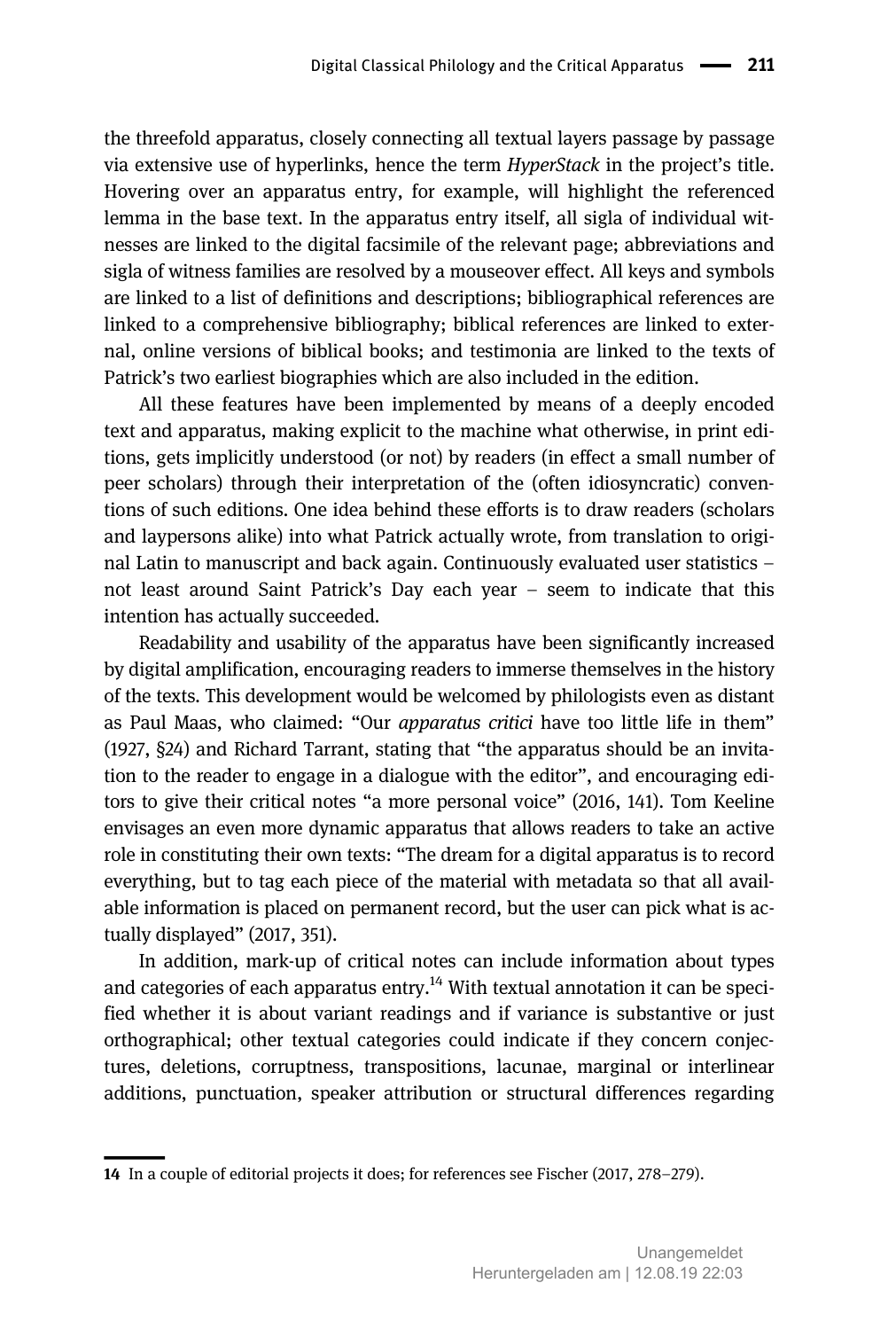boundaries between books, chapters, paragraphs, poems, stanzas, verses etc. Intertextual annotation could make explicit if it refers to sources, parallels, testimonia, later usage, or nachleben, i.e. modern allusions and imitations. Other type attributions for critical annotation can be exegetical, metrical, and rhetorical, or even more specifically, figure of speech, trope or style. Options and possibilities are endless. The actual benefit of the explicitness of such categories in the mark-up depends on the analytical potential of the data and functional presentation formats – besides the encoder's technical and philological ability.

#### The primacy of the data model

The few digital editions of classical texts that exist are meritorious for being both scholarly and online. However, they are based on a flat data model<sup>15</sup> or, rather, on a print-oriented data model, such as those exported from the widely used Classical Text Editor.<sup>16</sup> This is why they cannot yet live up to the great expectations of content and feature rich, truly digital editions. In fact, these editions would fall short of Sahle's restrictive definition of being digital: "A digital edition cannot be given in print without a significant loss of content and functionality" (2016, 27). Because they can.

The creation of intuitive and powerful interfaces for reading digital critical editions and their integration into larger collections and publication frameworks mainly depends on a suitable data model that is maintained and accepted by a wider community of digital philologists. For this, Hugh Cayless (2018) advocated the primacy of the data model in connection with the efforts by the Digital Latin Library (DLL; cf. Samuel J. Huskey in this volume) to create a practical editing environment and publication venue for digital critical editions of Latin texts that are supposed to combine intelligent design with a wide range of features and functionalities. Cayless and with him many other digital textual scholars even go so far as to maintain that the data is the "actual" edition – beyond any presentation or user interface.

This assertion goes hand in hand with the other reason for privileging the data model over any presentational format: the sobering awareness that every presentation will pass. Any digital edition published on CD-ROM or on the internet will break at some point. All software is grass, so to speak, and all its beauty is like

<sup>15</sup> E.g. the editions published on the Curculio portal by Michael Hendry (cf. Monella 2018, 142, fn. 4) or the Euripides Scholia edited by Donald Mastronarde.

<sup>16</sup> E.g. the digital edition of Kleine und fragmentarische Historiker der Spätantike; cf. Fischer (2017, S267–S268).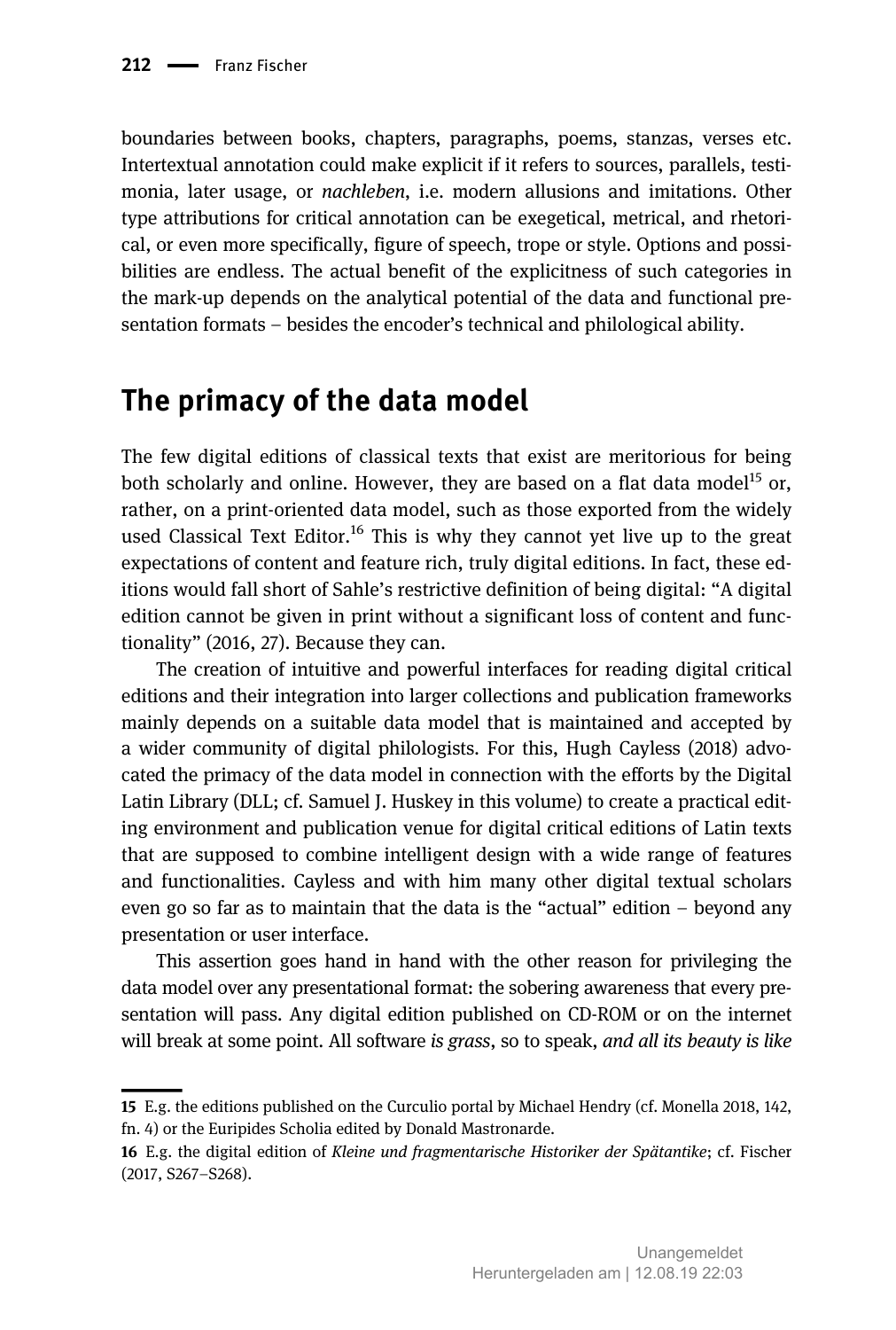the flower of the field: The grass withers, the flower fades (Isaiah 40, 6–7). If anything, only the data will survive, or has a potentially long half-life at least, and only from the data any scholarly edition can be brought to new life. The guidelines of the Text Encoding Initiative are a most impressive testimony of that belief.<sup>17</sup> As of today, almost two thousand printable PDF pages are the result of four decades of an intense and continuous scholarly discourse about a data model capable of creating a record of textual information that is as accurate and complete as possible, and at the same time machine-readable, interoperable and reusable in other contexts or formats. The TEI offers a full arsenal of tags, attributes and tools for a consistent encoding of all of those above stated phenomena. The guidelines dedicate a full chapter (ch. 12) to the encoding of the critical apparatus, suggesting three different methods how to link the apparatus to the text. Symptomatically, as it seems for the relationship of classical and digital philology, the chapter is not the TEI's favourite child. The proposed data model owes its design to the traditional apparatus and can be seen as a physical embodiment of traditional textual criticism more so than a coherently formulized abstraction of textual criticism itself – if there is such thing. So far, several attempts of a dedicated working group to revise the chapter have faded without notable effect.

#### More innovative aspects

The development of a standard data model is also the basis for another innovative concept of digital scholarly editions: the idea of a distributed architecture. Most recently, Joris van Zundert made a case for digital editions that are conceived as a network of resources as opposed "to the architectural nature of the majority of current digital scholarly editions, which are still mostly monolithic data silos" (2018). The critical edition of Petrus Plaoul by Jeffrey C. Witt (2011) can be seen as a prototypical implementation of that concept. The edition queries facsimiles of manuscript witnesses from external databases and repositories. The technical framework operates on the reference standard IIIF (International Image Interoperability Framework) adopted by a growing number of archives and libraries that provide digital surrogates of their manuscript collections online. That way, editions or any dedicated software applications are able to retrieve and embed the image data.<sup>18</sup>

<sup>17</sup> Maybe, or maybe not fatefully ensnared by XML technology; cf. Pierazzo (2015b); Cummings (2018).

<sup>18</sup> (Witt 2018).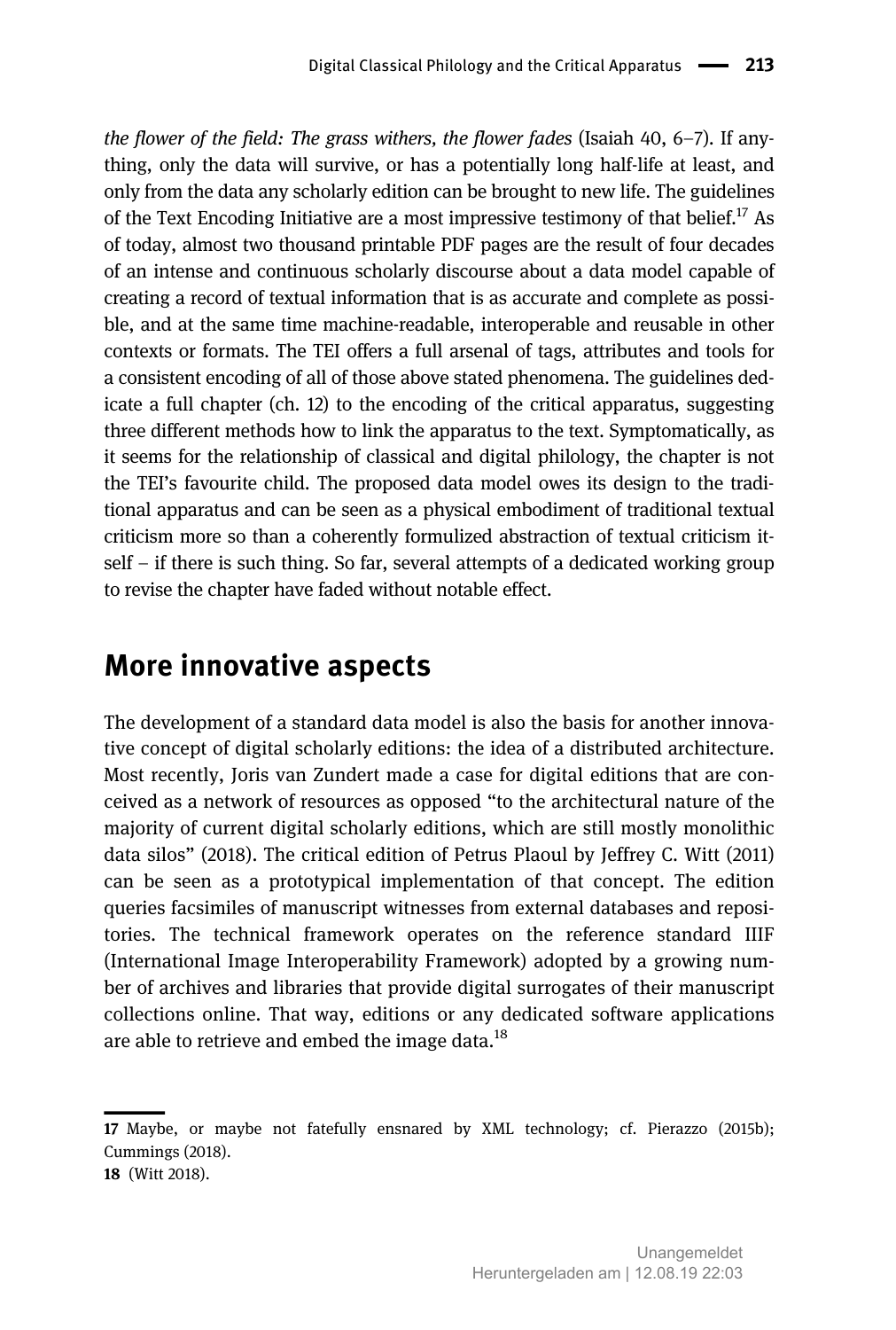One can easily imagine that such distributed architectures could be further complemented by other types of external or outsourced repositories: those collecting and analysing variants from a defined set of manuscripts (e.g. from the three copies of Dante's Commedia written by Boccaccio; see Tempestini and Spadini 2015–2018) or those compiling conjectures on the work of a given author (e.g. on the work of Catullus; see Kiss 2013–2017) or those collectively accumulating transcripts, collations and other data related to a massive manuscript tradition (e.g. of the Greek New Testament as gathered in New Testament Virtual Manuscript Room) – always provided that the relevant data is accessible in a predictable way to the edition as a "data consuming application".<sup>19</sup> Feeding distributed data into networked resources, the work of a critical editor – Philologenarbeit (according to Fraenkel), grammarian's craft (according to Bieler), ars edendi (according to Huygens) – might become the work of a critical synthesizer.

Witt's edition is pioneering in two further respects. First, the edition is "progressive" which means that it was published in a pre-critical stage. Text and apparatus are a draft. Readers are invited to register and improve the text by leaving comments or by suggesting additions or corrections of variant readings from relevant witnesses. Second, in order to facilitate the critical engagement with the text, a collation tool has been implemented into the edition: As soon as transcripts of the witnesses for a particular passage are available, they can be automatically compared against each other and textual differences can be highlighted.

# Concluding remarks

Despite a somewhat troubled relationship, digital philology has wrought a number of technical and methodological innovations concerning the critical apparatus that may help to overcome some of the shortcomings of printed critical editions. Integrated into an array of further critical features of a digital edition,<sup>20</sup> the critical apparatus can become a powerful tool connecting the *textus* constitutus to the evidence of the manuscript witnesses, thus enabling readers to verify editorial decisions or otherwise make their own hypotheses – which are, in fact, core functions and raison d'être of any critical apparatus.

<sup>19</sup> (Witt 2018).

<sup>20</sup> Cf. Fischer (2017, S278–S280).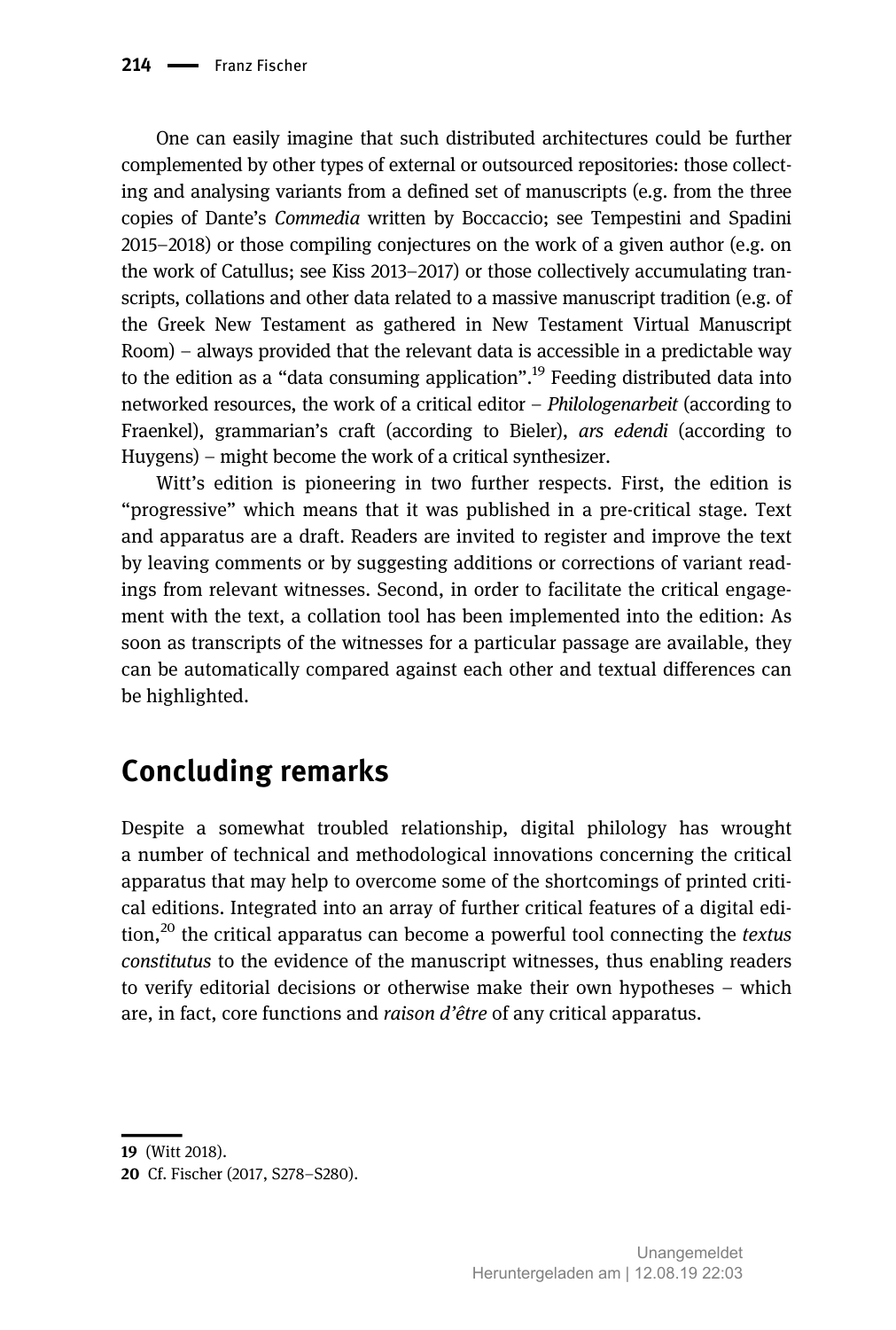It has been demonstrated by some prototypical realisations of digital critical apparatuses that a major achievement of digital philology is the separation of content and form, data and presentation. As a consequence, large amounts of visual and textual data can be included: manuscript facsimiles, transcripts, collations and further exhaustive documentation. On the content side, this data can be categorized and qualified by the critical encoder-editor in order to create a critical representation of the textual transmission. In the code, all critical assessments and editorial decisions can be made explicit and formalized with the goal of creating consistency and ultimately  $-$  the philologist's dread or dream  $$ of automatizing the editorial process, at least in parts. $^{21}$  On the presentational side, this data can be made accessible through digital editions providing the critical text and apparatus in alternative, readable and functional formats. Advanced digital publication frameworks may integrate dedicated tools and features to search, visualize, analyse and progressively enrich this data and to enable various other forms of user interaction.

There are many ways, rules and tools for critically assessing textual evidence in order to create and provide a critical representation of historical text. With the digital transformation of the critical edition and with the emergence of novel features and manifestations in a digital setting, does the nature of textual criticism change? – If we loosely define textual criticism as making sense of textual transmission by applying a methodology that transparently and consistently assesses textual evidence as documented by textual witnesses and by the whole complex of textual transmission  $-$  what, then, is digital textual criticism? Digital textual criticism is (or should be) just the same – the same, but better. It is (or should be) about making sense of textual transmission by applying a methodology that is to a certain degree computerassisted and therefore more transparent, more consistent and better documented. However, the critical assessment itself, as for now, is still in the domain of the editor<sup>22</sup> – but grounded, ideally, in a better understanding of textual transmission which, ideally, can be better or more effectively shared with other scholars.

<sup>21</sup> (Barabucci and Fischer 2017).

<sup>22</sup> This seems to be the point Barbara Bordalejo (2018) is making against any revolutionary fuss, supposedly propagated by Peter Robinson and other digital humanists, claiming instead that "the revolution is only in the title" and that nothing has really changed – disregarding, however, the ontological implications of applying digital methods, and mistaking the concept of transmediality (as a central component of the digital paradigm shift proclaimed by Sahle 2016, 28) for multimediality.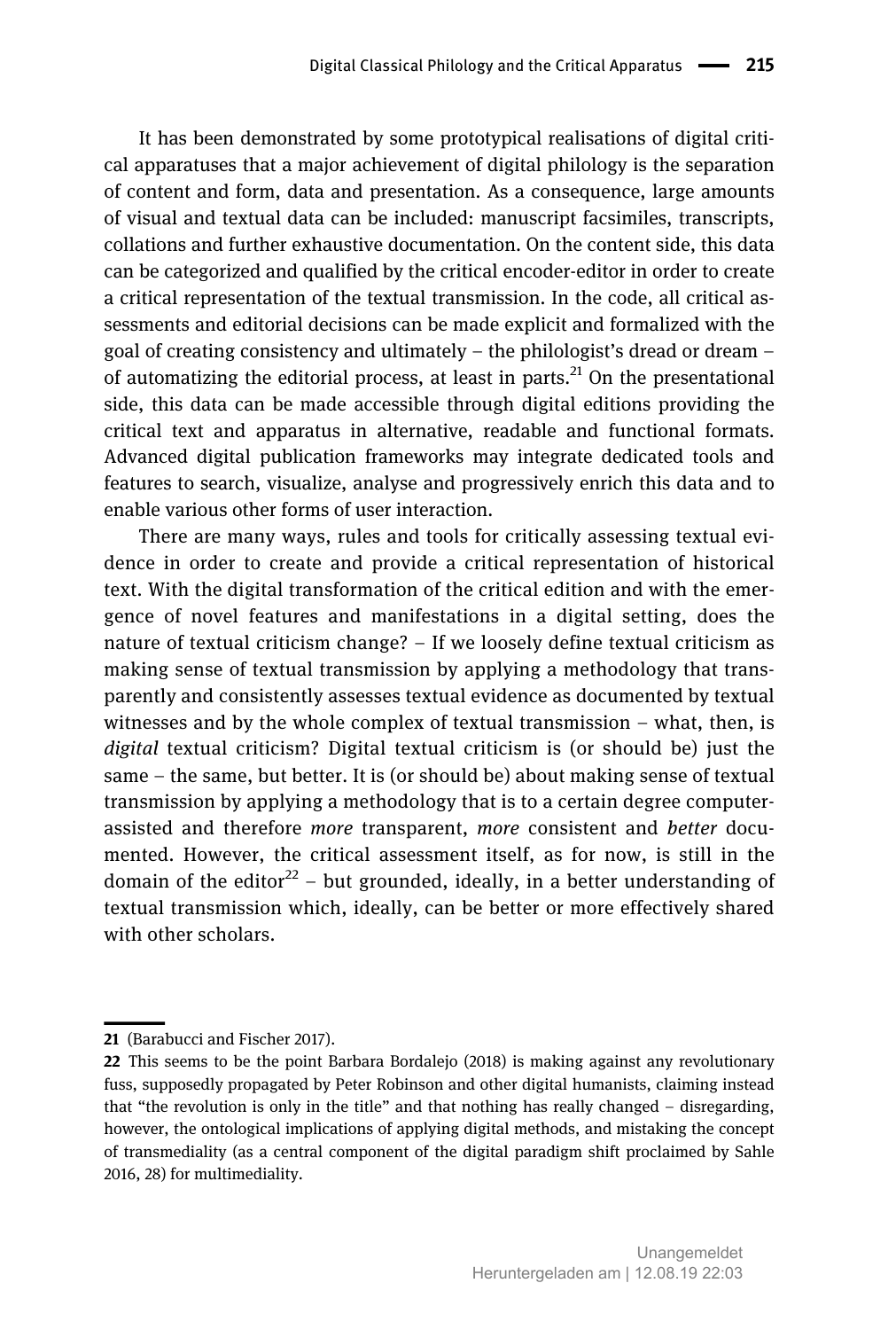### Epilogue: the swords of textual criticism

One more time, what is digital philology, really? An extreme form of textual criticism can be physical, even. The most extreme physical method of textual criticism is probably sword fighting – as applied by a community of enthusiasts of historical martial arts in order to create digital variorum editions of fencing books from the 15th century. Using an easy-to-use editor based on Wiki technologies they transcribe the various and variant versions of the works of the old fencing masters. The developer of the Wiki software, Ben Brumfield, calls them "accidental editors" (2017). They never planned or decided to become editors. They just wanted to exercise martial arts according to the instructions of the old masters. And for this reason, as a matter of fact, these "editors by accident" have become critical editors. They create critical texts tracing the textual transmission to an archetype and going beyond, emending the text if necessary according to the original intention of the master and the original practice taught some 700 years ago. The re-enactment of that practice informs their reading of the text. They fight, and the physicality of trying out moves is their method of textual criticism: If a reading or interpretation concerning the instructions how to wield your weapon is wrong the fighter will immediately experience the mistake. $^{23}$ 

There are two conclusions to be drawn from this curious and rather unusual case. First, digital philology is about enabling people – scholars, philologists or sword fighting enthusiasts. Digital philology has the capacity to record, structure and present textual data and information in ways that empower the reader or rather user to critically engage with the material, impossible to achieve in print. It can thus respond to a natural need, because, and that is the other conclusion, textual criticism is in our human nature. In the pursuit of knowledge and truth, people will always adapt and refine efficient methods and tools to comply with their desire for a reliable text.

# Bibliography

Andrews, T.L. (2012): "The Third Way: Philology and Critical Edition in the Digital Age". Variants 10, 61–76. Postprint online version:<http://boris.unibe.ch/43071/> (last access 2019.01.31).

<sup>23</sup> Brumfield gave an inspiring pub lecture on the topic in Cologne in 2016 (see <https://youtu.be/7X6rj35rE1k>: last access 2019.01.31) followed by a frightening demonstration by a group of sword fighters ([https://youtu.be/rupktpz0Xrg:](https://youtu.be/rupktpz0Xrg) last access 2019.01.31).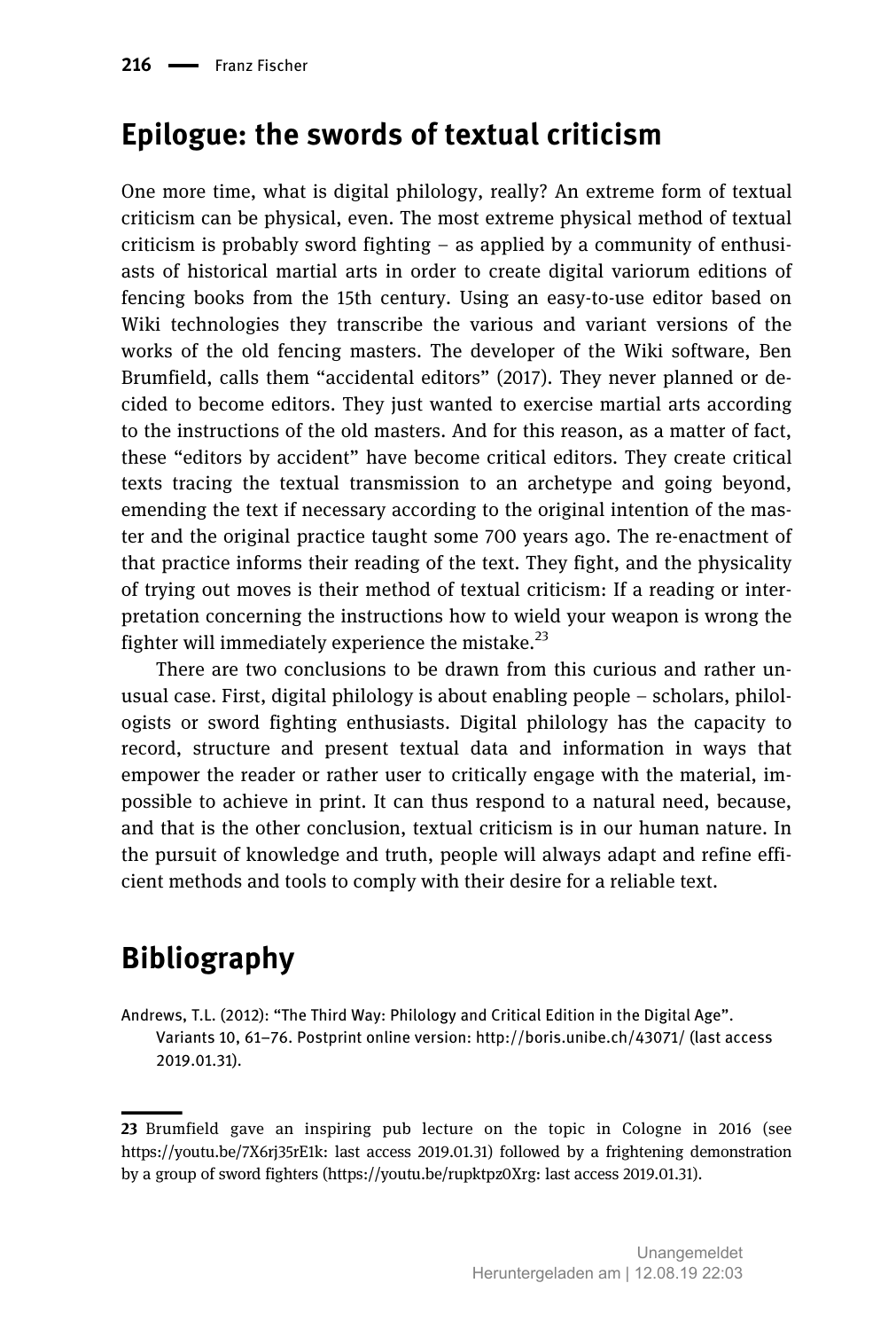- Apollon, D.; Bélisle, C.; Régnier, Ph. (eds.) (2014): Digital Critical Editions. Urbana: University of Illinois Press.
- Archer, Ch. (1936): "G.M. W.A. 1895–1924". In: H.A.L. Fisher; G. Murray (eds.): Essays in Honour of Gilbert Murray. London: Allen & Unwin, 31–48.
- Barabucci, G.; Fischer, F. (2017): "The Formalization of Textual Criticism: Bridging the Gap between Automated Collation and Edited Critical Texts". In: P. Boot; A. Cappellotto; W. Dillen; F. Fischer; A. Kelly; A. Mertgens; A.-M. Sichani; E. Spadini; D. van Hulle (eds.): Advances in Digital Scholarly Editing. Leiden: Sidestones Press, 47–54. [https://www.](https://www.sidestone.com/books/advances-in-digital-scholarly-editing) [sidestone.com/books/advances-in-digital-scholarly-editing](https://www.sidestone.com/books/advances-in-digital-scholarly-editing) (last access 2019.01.31).
- Bieler, L. (1958): "The Grammarian's Craft. A Professional Talk". Folia. Studies in the Christian Perpetuation of the Classics 10:2, 3–42. (First published as an offprint from Folia, October 1947, January 1948, May 1948).
- Boot, P.; Cappellotto, A.; Dillen, W.; Fischer, F.; Kelly, A.; Mertgens, A.; Sichani, A.-M.; Spadini, E.; van Hulle. D. (eds.) (2017): Advances in Digital Scholarly Editing. Leiden: Sidestones Press. [https://www.sidestone.com/books/advances-in-digital-scholarly](https://www.sidestone.com/books/advances-in-digital-scholarly-editing)[editing](https://www.sidestone.com/books/advances-in-digital-scholarly-editing) (last access 2019.01.31).
- Bordalejo, B. (2018): "Digital versus Analogue Textual Scholarship or The Revolution is Just in the Title". Digital Philology: A Journal of Medieval Cultures 7:1, 7–28.
- Bourgain, P.; Vielliard, F. (2002): Conseils pour l'édition des textes médiévaux. Vol. III: Textes littéraires. Paris: École nationale des chartes.
- Brumfield, B. (2017): "Accidental editors". In: P. Boot; A. Cappellotto; W. Dillen; F. Fischer; A. Kelly; A. Mertgens; A.-M. Sichani; E. Spadini; D. van Hulle (eds.): Advances in Digital Scholarly Editing. Leiden: Sidestones Press, 69–83. [https://www.sidestone.com/books/](https://www.sidestone.com/books/advances-in-digital-scholarly-editing) [advances-in-digital-scholarly-editing](https://www.sidestone.com/books/advances-in-digital-scholarly-editing) (last access 2019.01.31).
- Cayless, H. (2018): "Critical Editions and the Data Model as Interface." In: R. Bleier; M. Bürgermeister; H.W. Klug; F. Neuber; G. Schneider (eds.): Digital Scholarly Editions as Interfaces. Norderstedt: BoD, 249–263.<https://kups.ub.uni-koeln.de/9119/> (last access 2019.01.31).
- Cerquiglini, B. (1989): Éloge de la variante: Histoire critique de la philologie. Des travaux. Paris: Seuil.
- Classical Text Editor, version 9.3 (2019):<http://cte.oeaw.ac.at/?id0=main> (last access 2019.01.31).
- Conti, A.; Roelli, Ph. (2015): "Apparatus". In: Ph. Roelli; C. Macé (eds.): Parvum lexicon stemmatologicum. University of Helsinki. [https://wiki.helsinki.fi/display/stemmatology/](https://wiki.helsinki.fi/display/stemmatology/Apparatus) [Apparatus](https://wiki.helsinki.fi/display/stemmatology/Apparatus) (last access 2019.01.31).
- Cummings, J. (2018): "A World of Difference: Myths and Misconceptions about the TEI". Digital Scholarship in the Humanities, fqy071. [https://doi.org/10.1093/llc/fqy071.](https://doi.org/10.1093/llc/fqy071)
- Driscoll, M.J. (2010): "The Words on the Page. Thoughts on Philology, Old and New". In: J. Quinn; E. Lethbridge (eds.): Creating the Medieval Saga: Versions, Variability, and Editorial Interpretations of Old Norse Saga Literature. Odense: Syddansk Universitetsforlag, 85–102.<http://www.driscoll.dk/docs/words.html> (last access 2019.01.31).
- Fischer, F. (ed.) (2007–2013): Guillelmus Autissiodorensis. Summa de officiis ecclesiasticis. Köln: Universität zu Köln.<http://guillelmus.uni-koeln.de> (last access 2019.01.31).
- Fischer, F. (2008): "The Pluralistic Approach The First Scholarly Edition of William of Auxerre's Treatise on Liturgy". Jahrbuch für Computerphilologie 10, 151–168. <http://computerphilologie.tu-darmstadt.de/jg08/fischer.html> (last access 2019.01.31).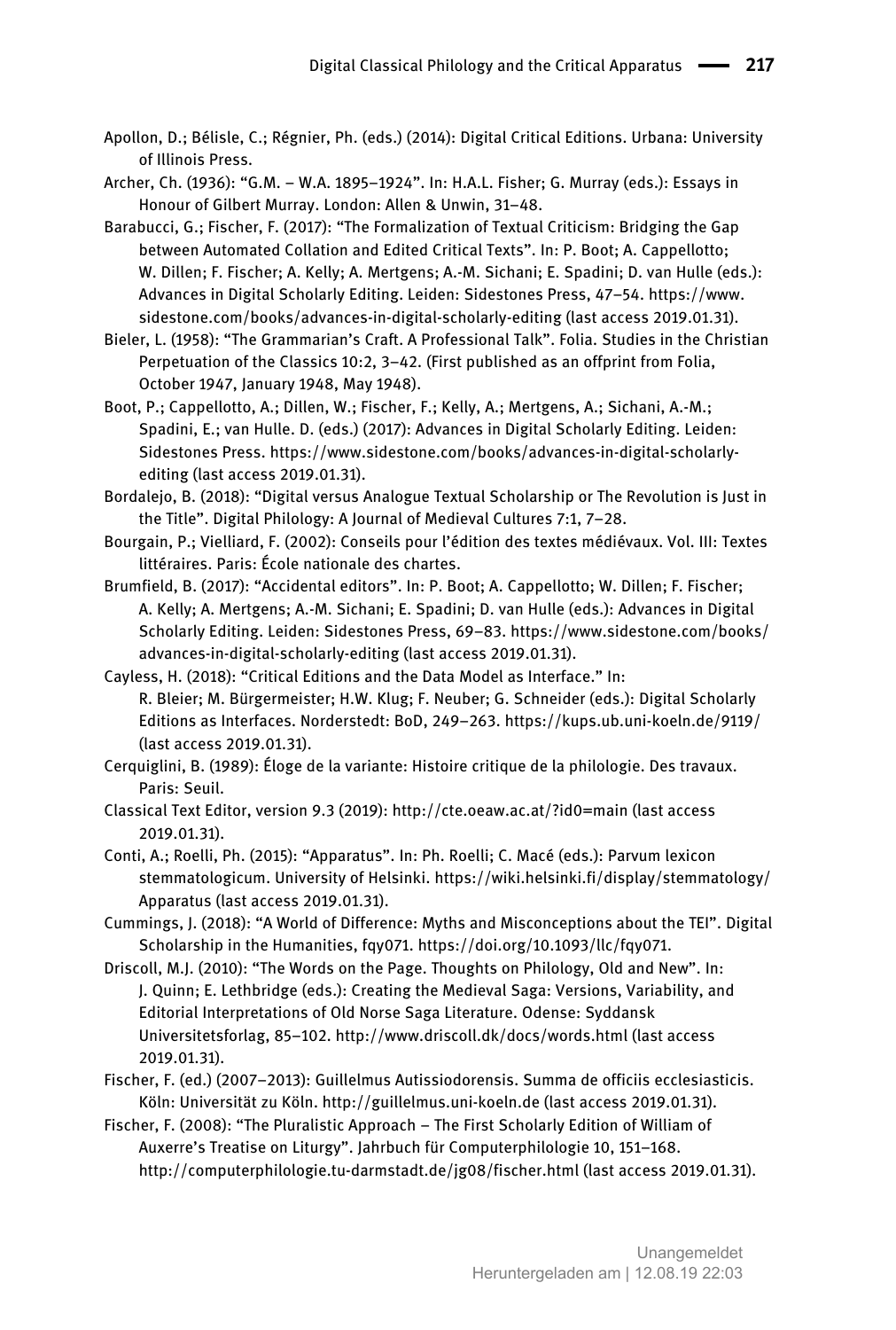- Fischer, F.; Harvey, A. (eds.) (2011): Saint Patrick's Confessio. Dublin: Royal Irish Academy. <https://confessio.ie> (last access 2019.01.31).
- Fischer, F. (2013): "All Texts Are Equal, but... Textual Plurality and the Critical Text in Digital Scholarly Editions". Variants 10, 77–92.<https://kups.ub.uni-koeln.de/5056/> (last access 2019.01.31).
- Fischer, F. (2017): "Digital Corpora and Scholarly Editions of Latin Texts: Features and Requirements of Textual Criticism". Speculum 92, Suppl. 1, S265–S287. [https://doi.org/10.1086/693823](https://kups.ub.uni-koeln.de/5056/).

Flores, E.; Tomasco, D. (2002): "Nascita dell'apparato critico". Vichiana 4:1, 3–6.

- Franzini, G. (2012–): A Catalogue of Digital Editions.<https://dig-ed-cat.acdh.oeaw.ac.at> (last access 2019.01.31).
- Greetham, D. (2007): "What is Textual Scholarship?". In: S. Eliot; J. Rose (eds.): A Companion to the History of the Book. Oxford: Blackwell, 21–32. DOI: 10.1002/9780470690949.ch2.
- Havet, L. (1911): "Manuel de critique verbale appliquée aux textes latins". Paris: Hachette.
- Huygens, R.B.C. (2000): Ars Edendi. A Practical Introduction to Editing Medieval Latin Texts. Turnhout: Brepols.
- Keeline, T. (2017): "The Apparatus Criticus in the Digital Age". The Classical Journal 112:3, 343–364.
- Kiss, D. (2013, 2017): Catullus online.<http://www.catullusonline.org> (last access 2019.01.31).
- Maas, P. (1927): "Textkritik". In: A. Gercke; E. Norden (eds.) Einleitung in die Altertumswissenschaft. Vol. 1, fasc. 2. Leipzig: Teubner. (Transl. by B. Flower based on the 3rd rev. ed. from 1957: Oxford: Clarendon, 1958).
- Monella, P. (2018): "Why Are There No Comprehensively Digital Scholarly Editions of Classical Texts?" In: A. Cipolla (ed.): Digital Philology: New Thoughts on Old Questions. Padova: libreriauniversitaria.it, 141–159. (Paper first published online in April 2012).
- New Testament Virtual Manuscript Room (NTVMR) (2019).<http://ntvmr.uni-muenster.de> (last access 2019.01.31).
- Pasquali, G. (1934): Storia della tradizione e critica del testo. Firenze: Le Monnier (2nd edition 1952).
- Pierazzo, E. (2015a): Digital Scholarly Editing: Theories, Models and Methods. Farnham: Routledge.
- Pierazzo, E. (2015b): "TEI beyond XML". Paper given at the TEI Conference and Members' Meeting 2015, Lyon, October, 28–31.<http://tei2015.huma-num.fr/en/papers/#140> (last access 2019.01.31).
- Reeve, M.D. (2011): Manuscripts and Methods: Essays on Editing and Transmission. Roma: Edizioni di Storia e Letteratura.
- RIDE. A review journal for digital editions and resources. Published by the Institut für Dokumentologie und Editorik (IDE).
- Roelli, Ph.; Macé, C. (eds.) (2015): Parvum lexicon stemmatologicum. A Brief Lexicon of Stemmatology. Helsinki: Helsinki University Homepage.<https://doi.org/10.5167/uzh-121539>.
- Roelli, Ph. (ed.) (forthcoming): Stemmatology in the Digital Age.
- Sahle P. (2008–): A Catalog of Digital Scholarly Editions, version 3.0. <http://www.digitale-edition.de> (last access 2019.01.31).
- Sahle, P. (2010): "Zwischen Mediengebundenheit und Transmedialisierung. Anmerkungen zum Verhältnis von Edition und Medien". editio – International Yearbook of Scholarly Editing 24, 23–36.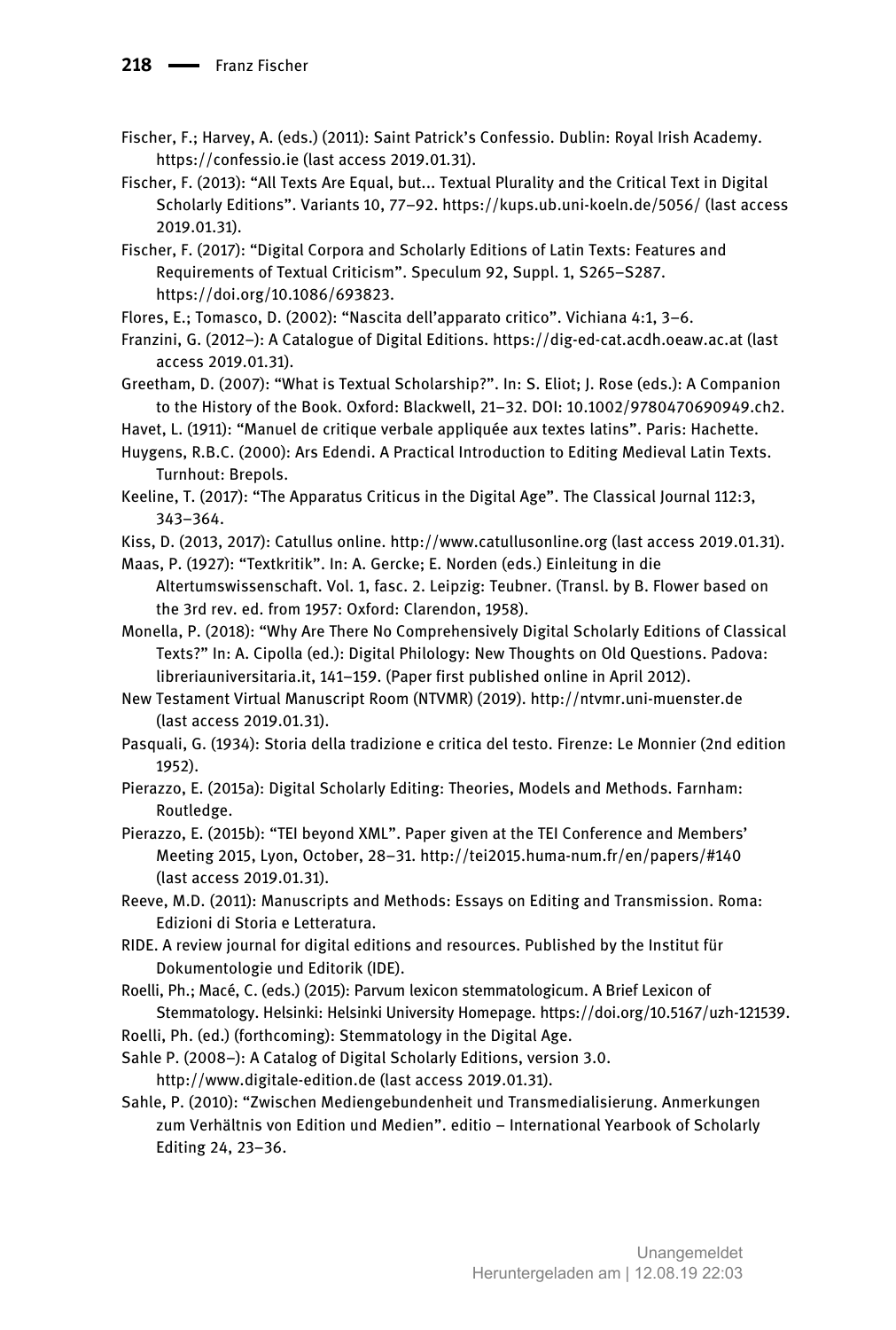- Sahle, P. (2013): Digitale Editionsformen, Zum Umgang mit der Überlieferung unter den Bedingungen des Medienwandels – Befunde, Theorie und Methodik. Norderstedt: BoD.
- Sahle, P. (2016): "What Is a Scholarly Digital Edition (SDE)?". In: M. Driscoll; E. Pierazzo (eds.): Digital Scholarly Editing: Theory, Practice and Future Perspectives. Cambridge: OBP, 19–39. DOI: 10.11647/OBP.0095.
- Stählin, O. (1914): Editionstechnik. Ratschläge für die Anlage textkritischer Ausgaben. Leipzig: Teubner. (Completely revised version of the first edition from 1909).
- Tarrant, R.J. (2016): Texts, Editors, and Readers: Methods and Problems in Latin Textual Criticism. Cambridge: Cambridge University Press.
- TEI Consortium (2019): TEI P5: Guidelines for Electronic Text Encoding and Interchange. <http://www.tei-c.org/guidelines/p5/> (last access 2019.01.31).
- Tempestini, S.; Spadini, E. (eds.) (2015–2018): La Commedia di Boccaccio, versione beta 0.2. <https://boccacciocommedia.unil.ch> (last access 2019.01.31).
- Timpanaro, S. (2005): The Genesis of Lachmann's Method. Chicago: The University of Chicago Press. (Original Italian edition from 1961).
- Trovato, P. (2017): Everything you Always Wanted to Know about Lachmann's Method: A Nonstandard Handbook of Genealogical Textual Criticism in the Age of Post-Structuralism, Cladistics, and Copy-text. Padova: Libreriauniversitaria.it. (Original Italian edition from 1961).
- van Zundert, J. (2018): "On Not Writing a Review About Mirador. Mirador, IIIF, and the Epistemological Gains of Distributed Digital Scholarly Resources". Digital Medievalist 11. [http://doi.org/10.16995/dm.78.](http://doi.org/10.16995/dm.78)
- Warren, M. (2013): "The Politics of Textual Scholarship". In: N. Freistat; J. Flanders (eds.): Cambridge Companion to Textual Scholarship. Cambridge: Cambridge University Press, 119–134.<https://doi.org/10.1017/CCO9781139044073.007>.
- West, M.L. (1973): Textual Criticism and Editorial Technique. Leipzig: B.G. Teubner.
- Witt, J.C. (ed.) (2011): Petrus Plaoul. Commentarius in libros Sententiarum: Editiones electronicas.<http://petrusplaoul.org> (last access 2019.01.31).
- Witt, J.C. (2018): "Digital Scholarly Editions and API Consuming Applications". In: R. Bleier; M. Bürgermeister; H.W. Klug; F. Neuber; G. Schneider (eds.): Digital Scholarly Editions as Interfaces. Norderstedt: BoD, 219–247.<https://kups.ub.uni-koeln.de/9118/> (last access 2019.01.31).